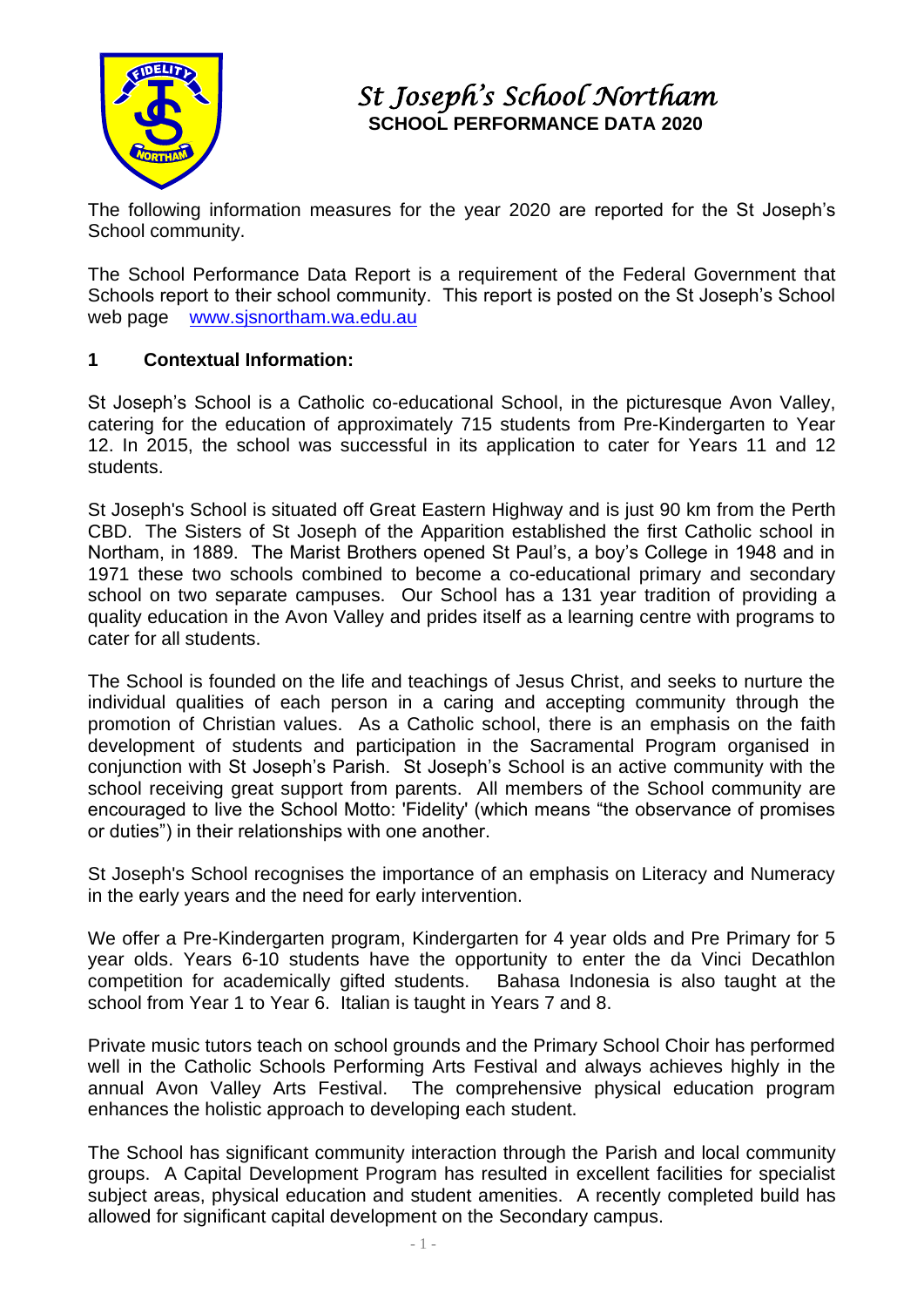## **2 Teacher Qualifications:**

| <b>Highest Qualification</b> | <b>Number of staff</b> |
|------------------------------|------------------------|
| Doctorate e.g. PHD           |                        |
| Masters Degree e.g. MEd      | 6                      |
| 4 year Bachelor Degree       | 38                     |
| 3 year Bachelor Degree       |                        |

#### **3 Workforce Composition:**

All staff at St Joseph's School are suitably qualified for their role at the School and have TRBWA Registration or Police Clearances and Working with Children Cards.

|                                 | <b>Female</b>       | <b>Male</b> |
|---------------------------------|---------------------|-------------|
| Teaching staff                  | 3'                  | 14          |
| Non-teaching staff [Indigenous] | <b>22 [2]</b><br>ZZ |             |

Not all the staff members are full-time; some are employed on a part-time basis.

#### **4 Student Attendance: "***The average attendance rate (percentage) (for the gazetted year).*

| <b>Year Level</b> | % rate of student attendance |
|-------------------|------------------------------|
| Pre primary       | 94%                          |
| Year 1            | 92%                          |
| Year <sub>2</sub> | 91%                          |
| Year <sub>3</sub> | 88%                          |
| Year <sub>4</sub> | 96%                          |
| Year <sub>5</sub> | 91%                          |
| Year <sub>6</sub> | 90%                          |
| Year <sub>7</sub> | 94%                          |
| Year <sub>8</sub> | 94%                          |
| Year 9            | 91%                          |
| Year 10           | 84%                          |
| Year 11           | 89%                          |
| Year 12           | 90%                          |

The total number of days of absence for **638** students in 2020 was **8290**, an average of **13** days per child.

The average attendance rate as a percentage is **90%.**

#### **Non-attendance is managed by the school in the following ways:**

Parents are requested to inform the School, by telephone or email, if a student is to be absent on any given school day by 9.00am. This absence is then to be followed up with a written note of explanation, provided to the Class/Homeroom teacher.

With any unexplained absence, each Campus Administration will send a SMS text to the relevant family to seek an explanation for a student's absence. Again, parents are required to follow up any absence with a written note of explanation. A parent interview will be organised with the Head of Primary/Secondary for extended lengths of absence, if a satisfactory explanation is not provided to the school.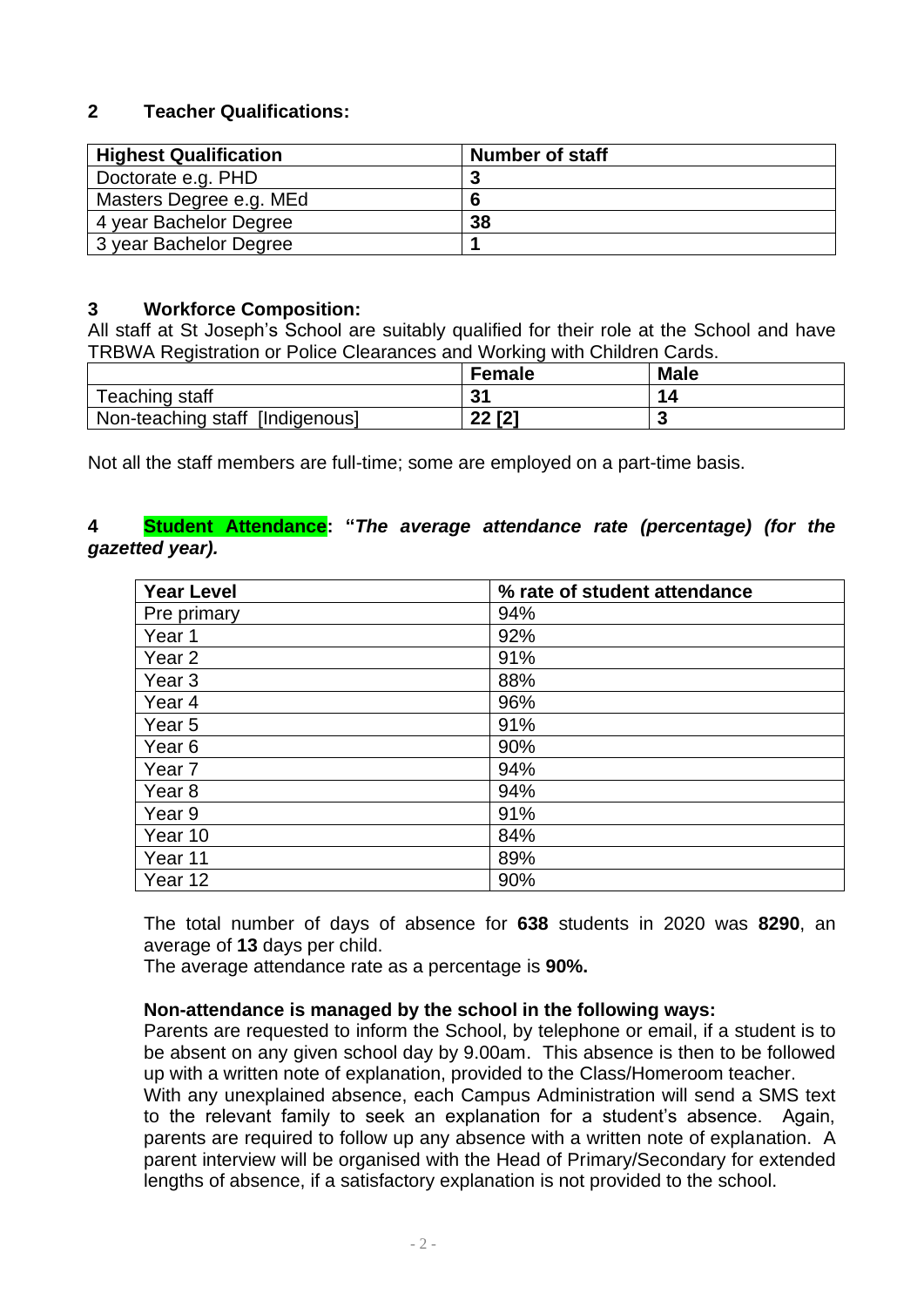#### **5 NAPLAN information:**

## **No NAPLAN results from the 2020 school year, the following data is from 2019**

The following chart is taken from the *My School* page on the [http://www.myschool.edu.au](http://www.myschool.edu.au/) website. The National Assessment Program - Literacy and Numeracy (NAPLAN) assesses all students in Australian schools in Years 3, 5, 7 and 9. The chart below displays average NAPLAN scores for each [domain](javascript:popUp() in 2019 for the students in the School's year groups for each of the areas:

| 2014              | 2015                                                  | 2016           | 2017                    | 2018    | 2019            |
|-------------------|-------------------------------------------------------|----------------|-------------------------|---------|-----------------|
|                   | Compare to $\bullet$ Students with similar background |                | All Australian students |         |                 |
|                   | <b>Reading</b>                                        | <b>Writing</b> | <b>Spelling</b>         | Grammar | <b>Numeracy</b> |
| Year 3            | 448                                                   | 414            | 427                     | 450     | 413             |
| Year 5            | 534                                                   | 479            | 505                     | 528     | 514             |
| Year <sub>7</sub> | 551                                                   | 505            | 530                     | 545     | 545             |
| Year 9            | 605                                                   | 564            | 591                     | 593     | 612             |

#### **Reading, Writing, Spelling, Grammar and Numeracy**.

NAPLAN participation for this school is 97% NAPLAN participation for all Australian students is 95%

Year 9 Students were given the opportunity to sit OLNA during 2020 and the results are as follows:

# **WACE OLNA Student Performance 2020**

|     | <b>NUMERACY</b> |        |                |         |                |         |                |    |  |     |                |     |                | <b>WRITING</b> |                |         |                |         |  |         |
|-----|-----------------|--------|----------------|---------|----------------|---------|----------------|----|--|-----|----------------|-----|----------------|----------------|----------------|---------|----------------|---------|--|---------|
|     |                 | Year 9 |                | Year 10 |                | Year 11 | Year 12        |    |  |     |                |     |                | Year 9         |                | Year 10 |                | Year 11 |  | Year 12 |
|     | R <sub>2</sub>  |        | R <sub>2</sub> |         | R <sub>2</sub> |         | R <sub>2</sub> |    |  |     | R <sub>2</sub> |     | R <sub>2</sub> |                | R <sub>2</sub> |         | R <sub>2</sub> |         |  |         |
| $3$ | 11              | 20%    | 6              | 13%     | ے              | 14%     | A              | 3% |  | <3  | C              | 20% | $\circ$<br>٥   | 18%            | ÷              | 8%      | - 1            | 3%      |  |         |
| Tot | 55              |        | 45             |         | 36             |         | 31             |    |  | Tot | 55             |     | 45             |                | 38             |         | 31             |         |  |         |

|     |                | <b>READING</b> |                |         |                |         |                |    |  |  |  |  |
|-----|----------------|----------------|----------------|---------|----------------|---------|----------------|----|--|--|--|--|
|     |                | Year 9         |                | Year 10 |                | Year 11 | Year 12        |    |  |  |  |  |
|     | R <sub>2</sub> |                | R <sub>2</sub> |         | R <sub>2</sub> |         | R <sub>2</sub> |    |  |  |  |  |
| $3$ |                | 7%             |                | 8%      |                | 1%      |                | 0% |  |  |  |  |
| Tot | 55             |                | 45             |         | 37             |         | 31             |    |  |  |  |  |

| <b>NUMERACY</b> |                |         |                |         |                |    |          |                |        |                | <b>WRITING</b> |                |         |                |         |
|-----------------|----------------|---------|----------------|---------|----------------|----|----------|----------------|--------|----------------|----------------|----------------|---------|----------------|---------|
| Year 9          |                | Year 10 |                | Year 11 | Year 12        |    |          |                | Year 9 |                | Year 10        |                | Year 11 |                | Year 12 |
|                 | R <sub>2</sub> |         | R <sub>2</sub> |         | R <sub>2</sub> |    |          | R <sub>2</sub> |        | R <sub>2</sub> |                | R <sub>2</sub> |         | R <sub>2</sub> |         |
| 20%             | 6              | 13%     |                | 14%     |                | 3% | $\leq$ 3 | 9              | 20%    | 8              | 18%            |                | 8%      |                | 3%      |
|                 | 45             |         | 36             |         | 31             |    | Tot      | 55             |        | 45             |                | 38             |         | 31             |         |

#### **6 Parent, student and teacher satisfaction:**

Our parents, students and teachers are very satisfied with St Joseph's School. This is confirmed through:

The high retention rate of teachers.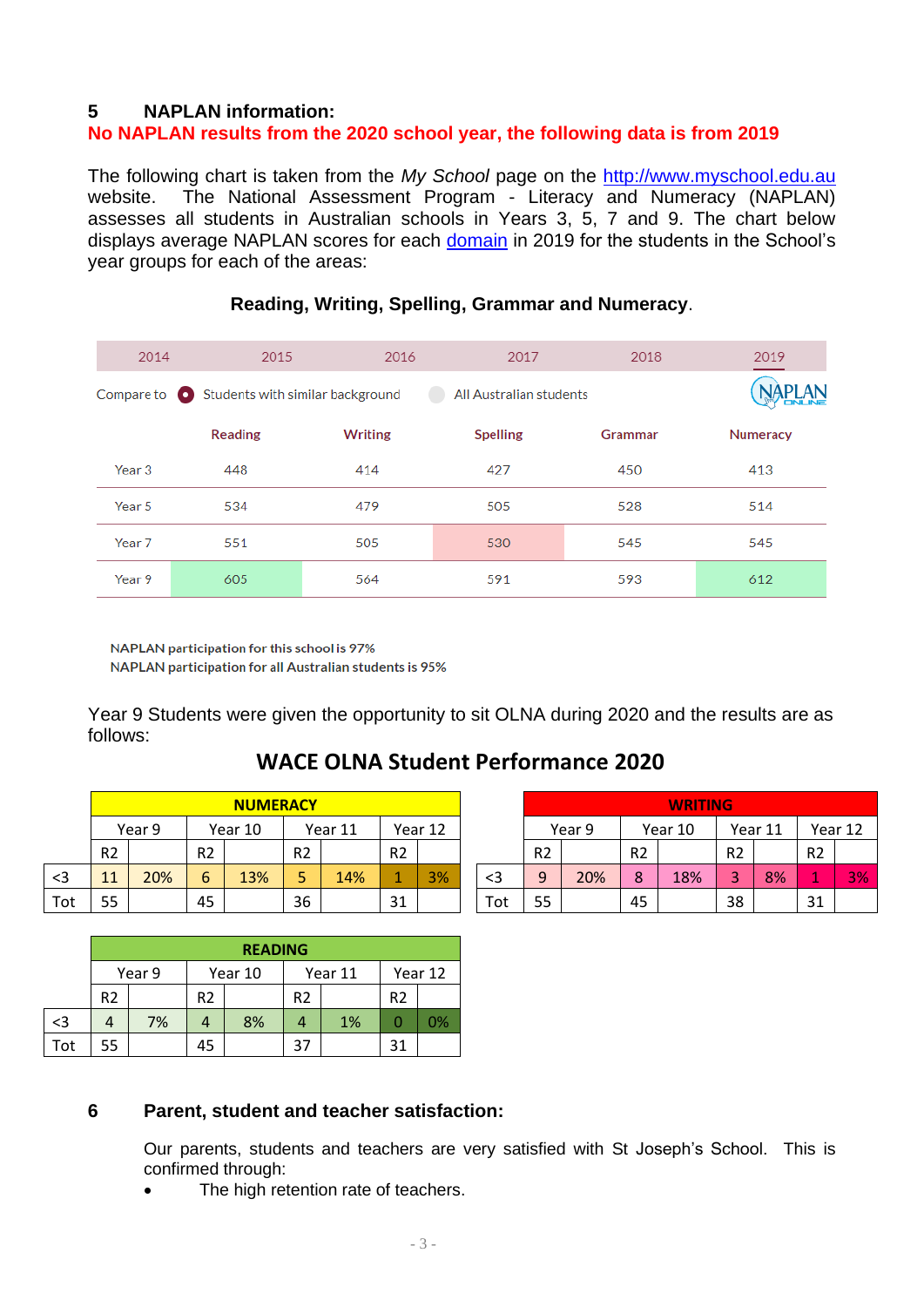- Anecdotal information collected from parents during the interview process for their next child.
- The commitment of staff to "after-school" activities such as choir, sport, homework classes, NAPLAN preparation, camps and Retreats.
- The commitment of staff to support one another.
- Staff completing Senior First Aid courses and professional development out of school time.
- In regards to Faith**,** students and parents appreciate the Catholicity of St Joseph's School.
- Participation of students in House activities, sport, choir, curriculum opportunities such as competitions, excursions and field-work.
- Students appreciated the opportunities for going on educational excursions.
- Students felt that St Joseph's School is a safe and happy environment.
- Parental involvement in the canteen, sports carnivals, Parish Council, P & F and the School Board.
- Parental and student involvement in the Parish based Sacramental program.
- The generosity of families for the various appeals: St Joseph's Care, LifeLink, Caritas and Project Compassion.

#### **7 School Income:**

Please visit the Finances Section on the My School Website on [http://www.myschool](http://www.myschool/)

#### **8 Senior Secondary outcomes:**

| For the 2020 cohort of 31<br>students | 87% of students achieved WACE<br>100% completion of VET Certificate II<br>courses                                                           |
|---------------------------------------|---------------------------------------------------------------------------------------------------------------------------------------------|
|                                       | $ATAR > 95.0 - 1$ student<br>$ATAR > 90 - 1$ student<br>$ATAR > 85.0 - 1$ student<br>$ATAR > 80.0 - 1$ student<br>ATAR< $80.0 - 9$ students |

#### **9 Post-School destinations:**

| <b>Post-school destinations</b> | University -12      |
|---------------------------------|---------------------|
|                                 | $TAFE - 4$          |
|                                 | Apprenticeship $-3$ |
|                                 | $Employment - 7$    |
|                                 | Unknown – 5         |

#### **10 Annual School Improvement Plan [ASIP]**